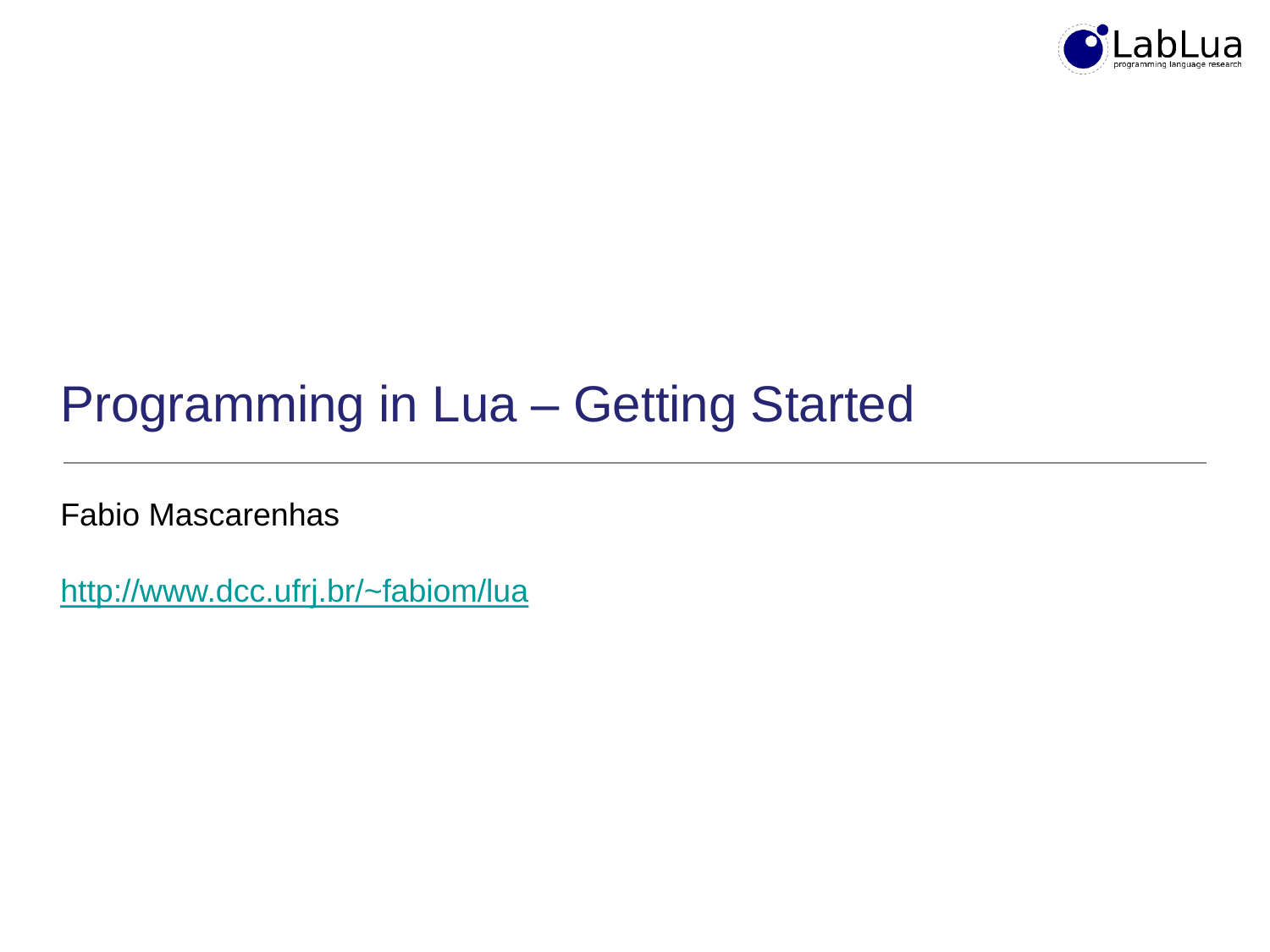

# Getting Lua

- The best way to get Lua for a beginner is through your operating system's package manager
- Make sure you are installing Lua 5.2, this is what we will be using in this course
- We will edit Lua files in a regular text editor, and run them through the console using the Lua interpreter
- A comprehensive list of editors (and full-fledged IDEs with Lua support) is at <http://lua-users.org/wiki/LuaEditorSupport>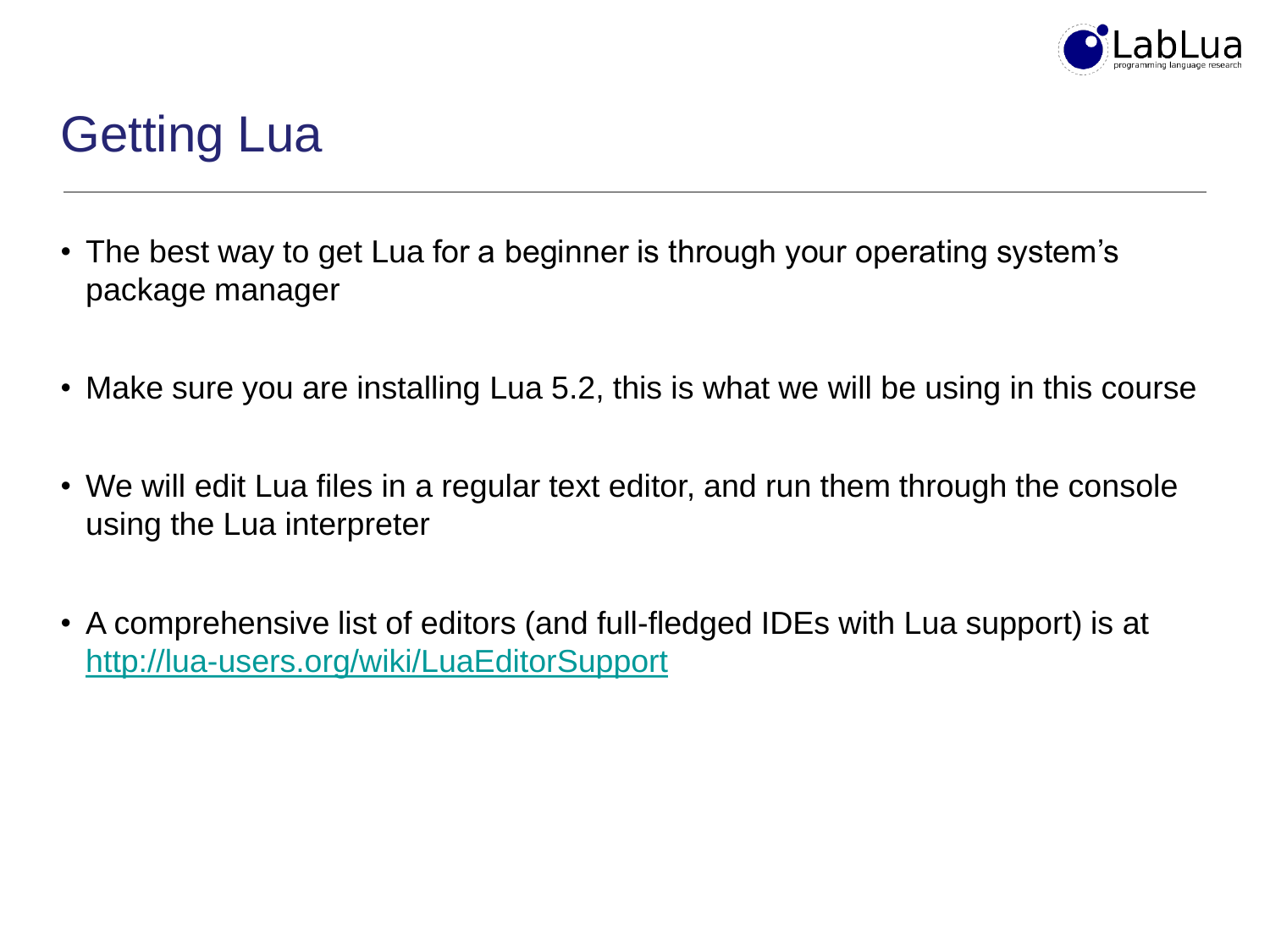

## The Lua REPL

- If we run the Lua interpreter without a source file it puts us in the Read-Eval-Print Loop, or the **REPL**
- Our first interactions will be through the REPL; it lets us input Lua statements, and evaluates them for us
- The REPL is good for experimentation, but it forgets anything we defined in it after it exits
- We do not want to lose everything, so we will put anything we do not want to lose in a separate **definitions** script, and run it inside the REPL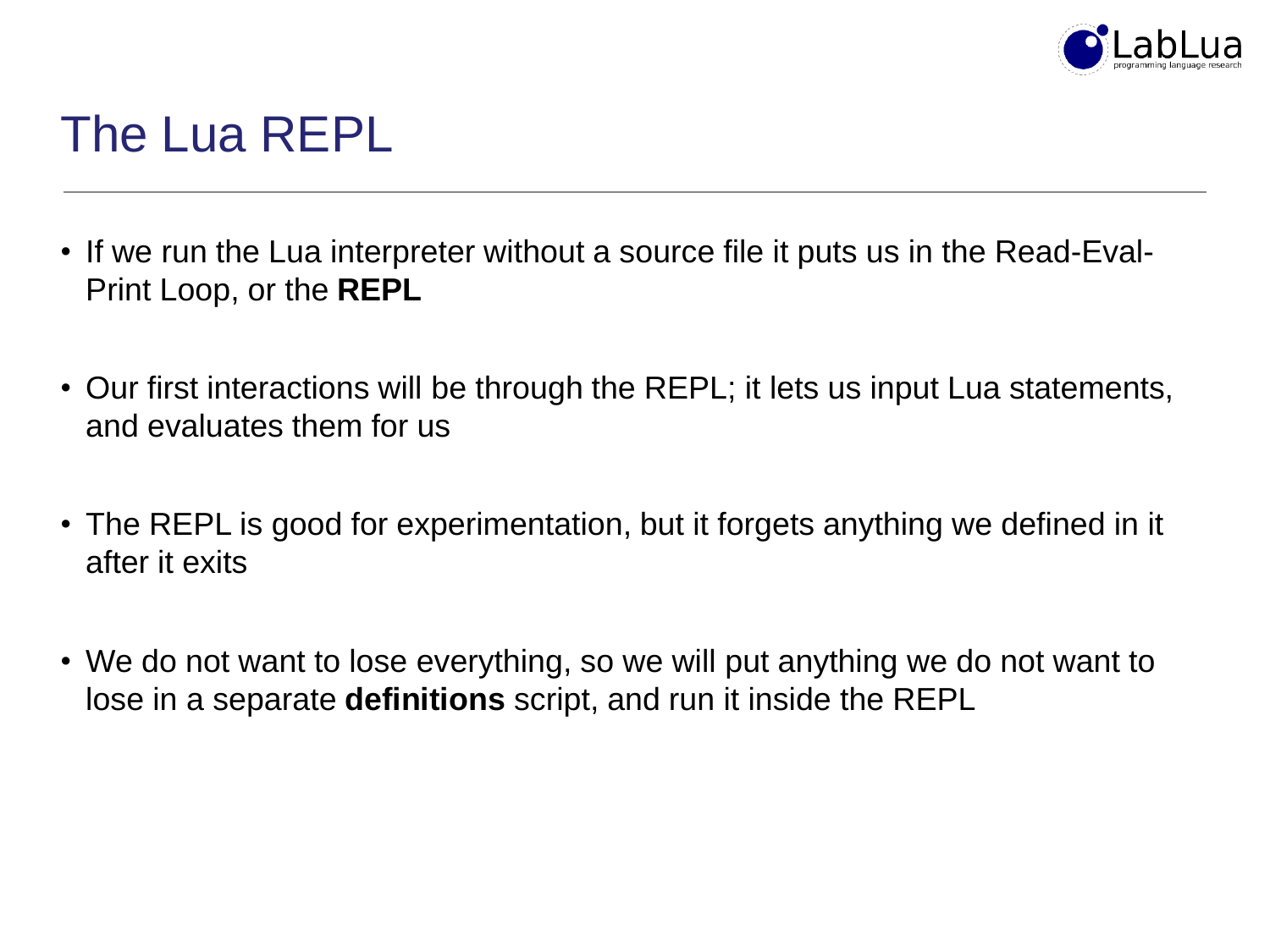

## Chunks and statements

- At the basic level, a Lua program is composed of *statements*: definitions, assignments, conditionals, loops, function calls...
- A sequence of statements forms a *chunk*; they are the unit of variable scoping in Lua, so are important when dealing with local variables and function parameters
- The body of a Lua file is a chunk; the body of a *for* or *while* loop is a chunk; the body of a function definition is a chunk
- Everything the REPL evaluates is also its own chunk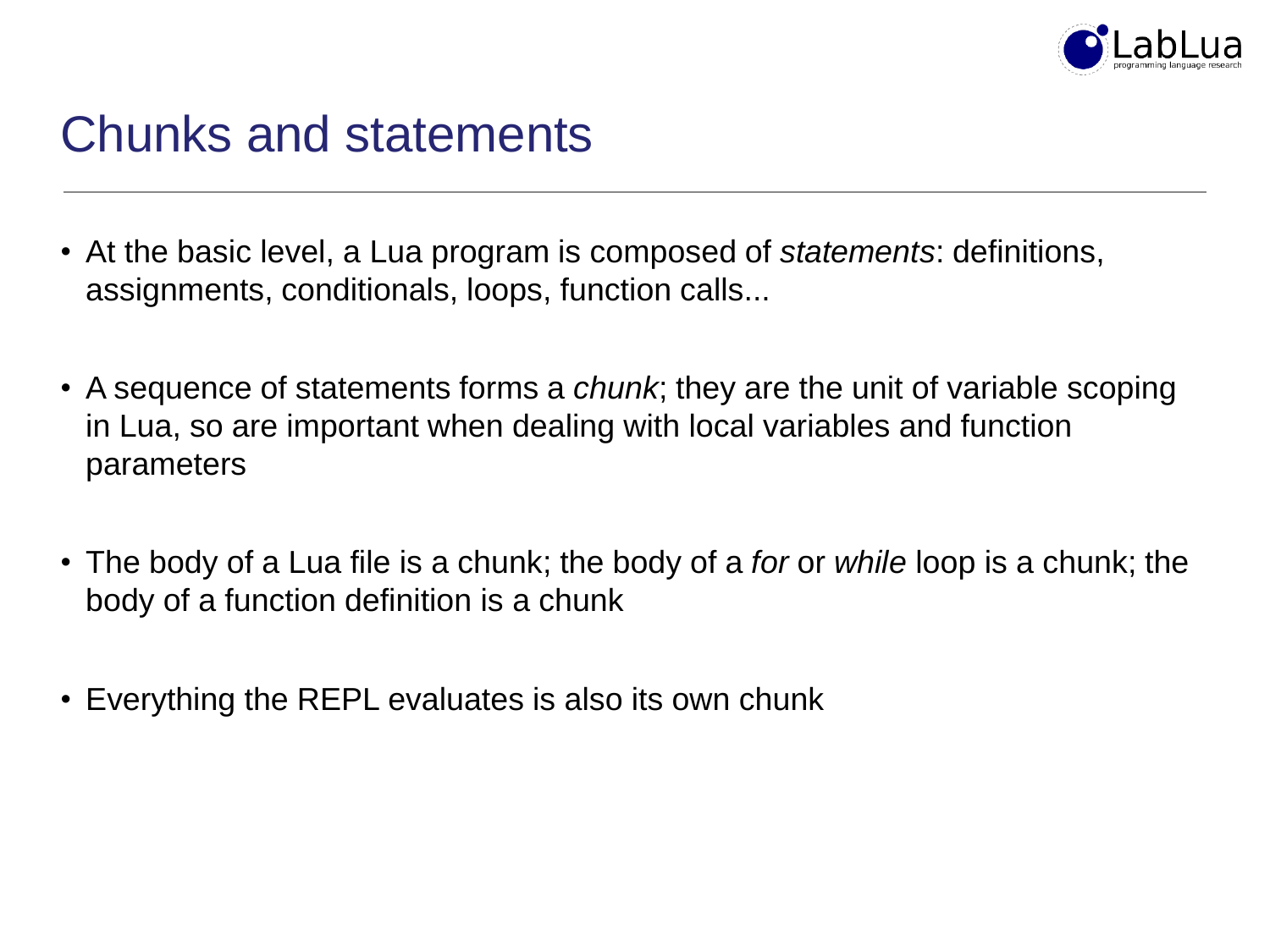

## Separating statements

• The syntax of Lua is simple enough that it does not need separators to know when a statement ends and another begins, even if they are on the same line:

```
> a = 1 b = 2 print(a, b)1 2
```
• But it is good form to use a semicolon if you wish to put several statements in the same line, as a courtesy to the programmer that has to read the code:

 $> a = 1; b = 2; print(a, b)$ 1 2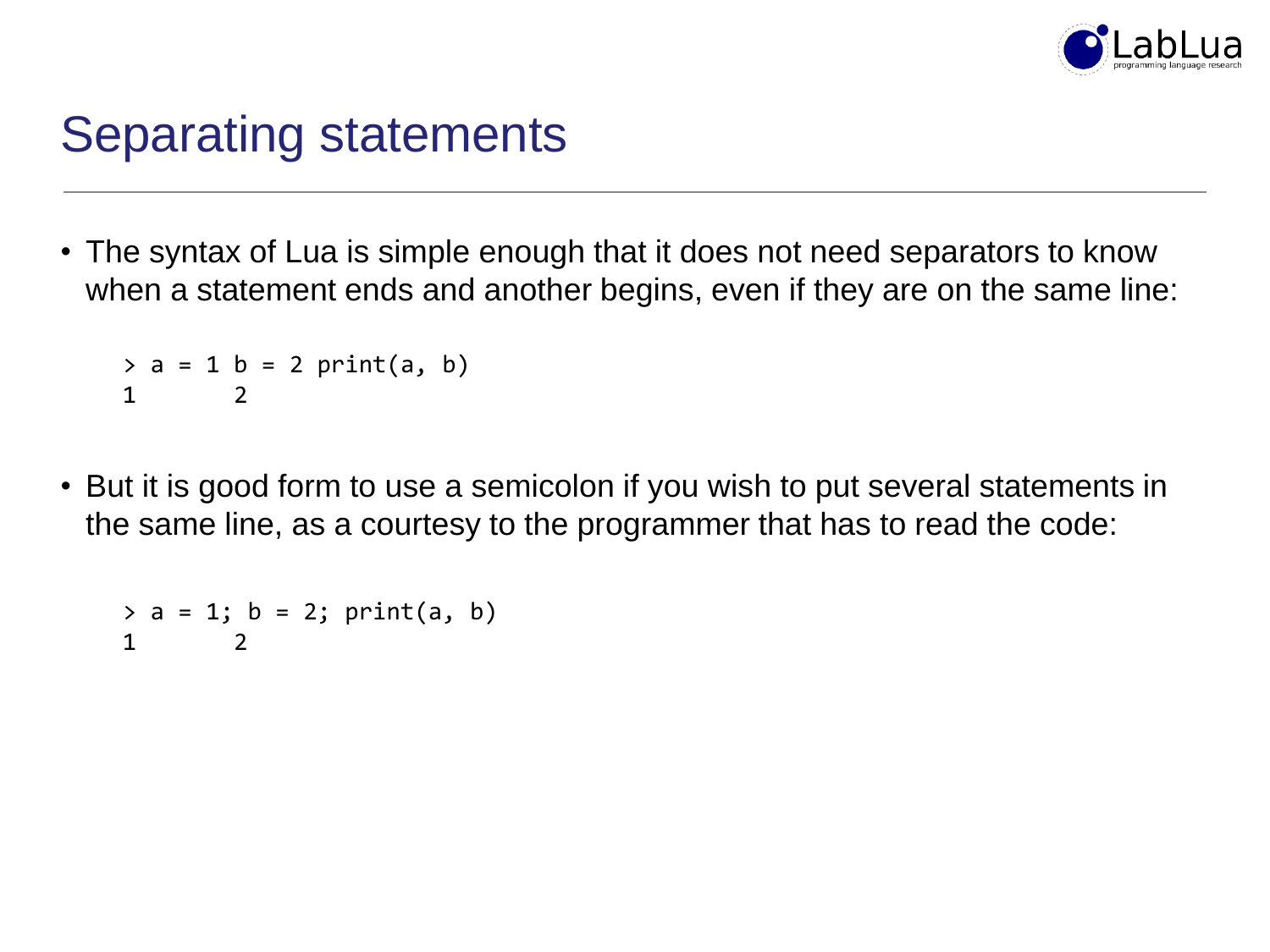

# Running a script in the REPL

- We can define functions in the REPL easily enough, and it will even let us do the definition in multiple lines, but it is much better to put them in another file
- Let us create a "defs.lua" file and put this definition of a factorial function in it:

```
function fact(n)
    if n < 2 then
        return 1
    else
        return n * fact(n - 1)
    end
end
```
• We can load this definition in our REPL and call fact:

```
> dofile("defs.lua")
> print(fact(5))
120
```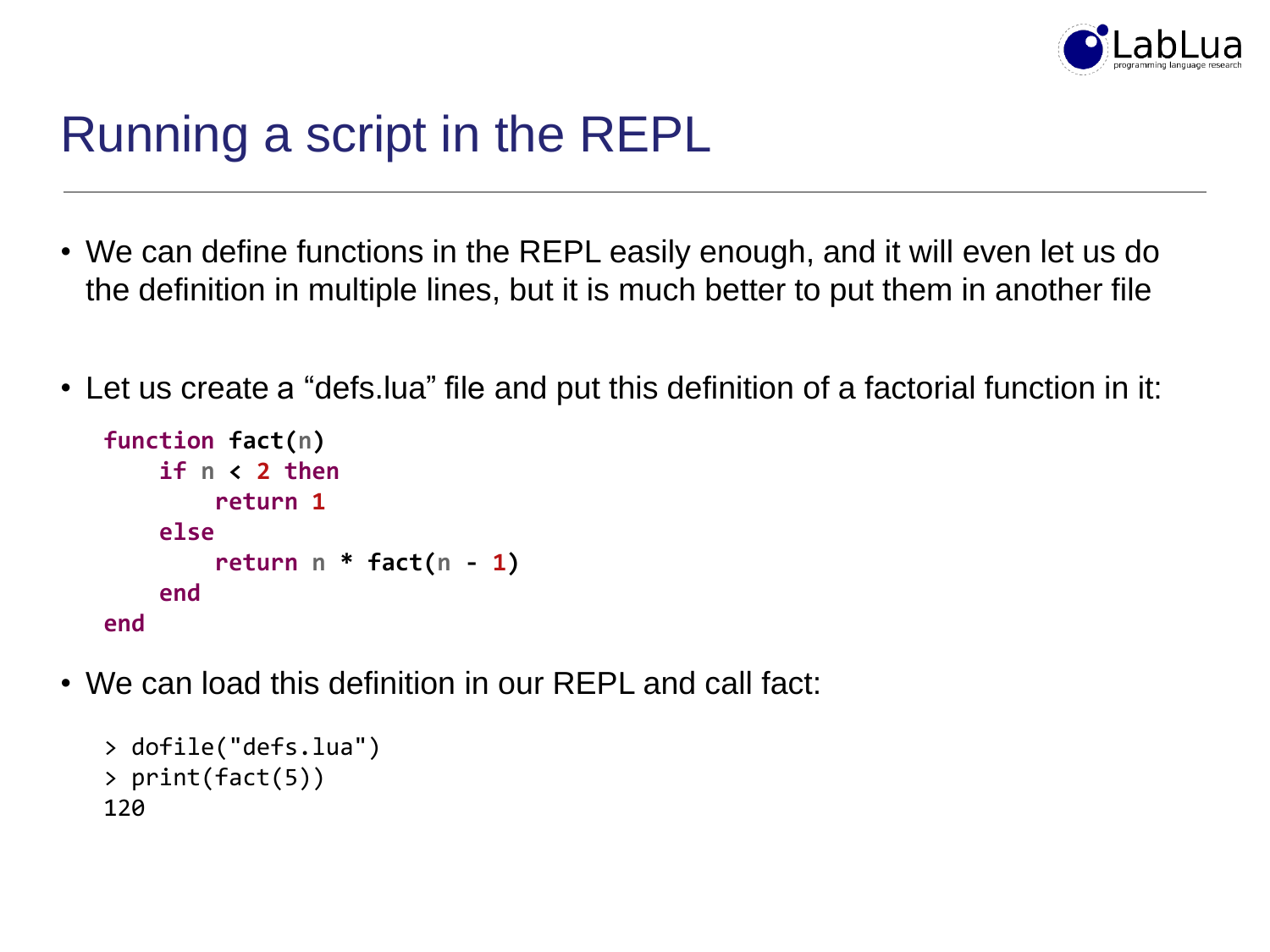

### Basic functions

- Both print and dofile are built-in functions
- The Lua syntax for calling functions should be familiar to you, but there are some twists that we will see shortly
- Most built-in functions live in different namespaces; the math namespace has several mathematical functions, such as math.sin and math.sqrt

```
> print(math.sin(math.pi / 3))
0.86602540378444
> print(math.sqrt(3) / 2)
0.86602540378444
\geq
```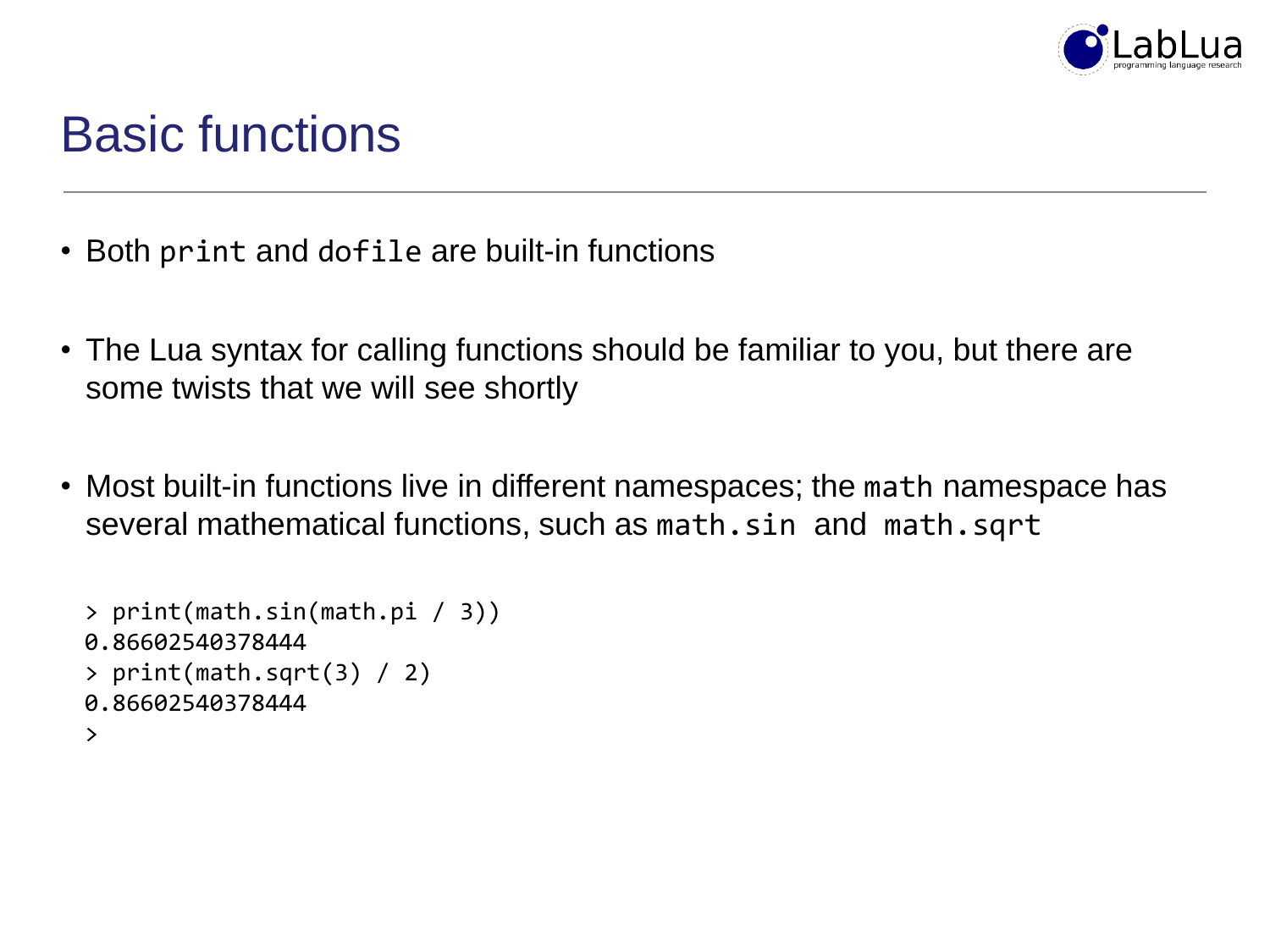

## Global variables

- Lua has variables, like any imperative programming language, and they are global by default
- You do not need to declare global variables; just assign to them, and use them; their "scope" is any chunk that is evaluated, unless *shadowed* by a local variable of the same name (more on that later)

```
> print(x)
nil
> x = 2> print(x)
2
```
• The default value of a global variable is the special value *nil*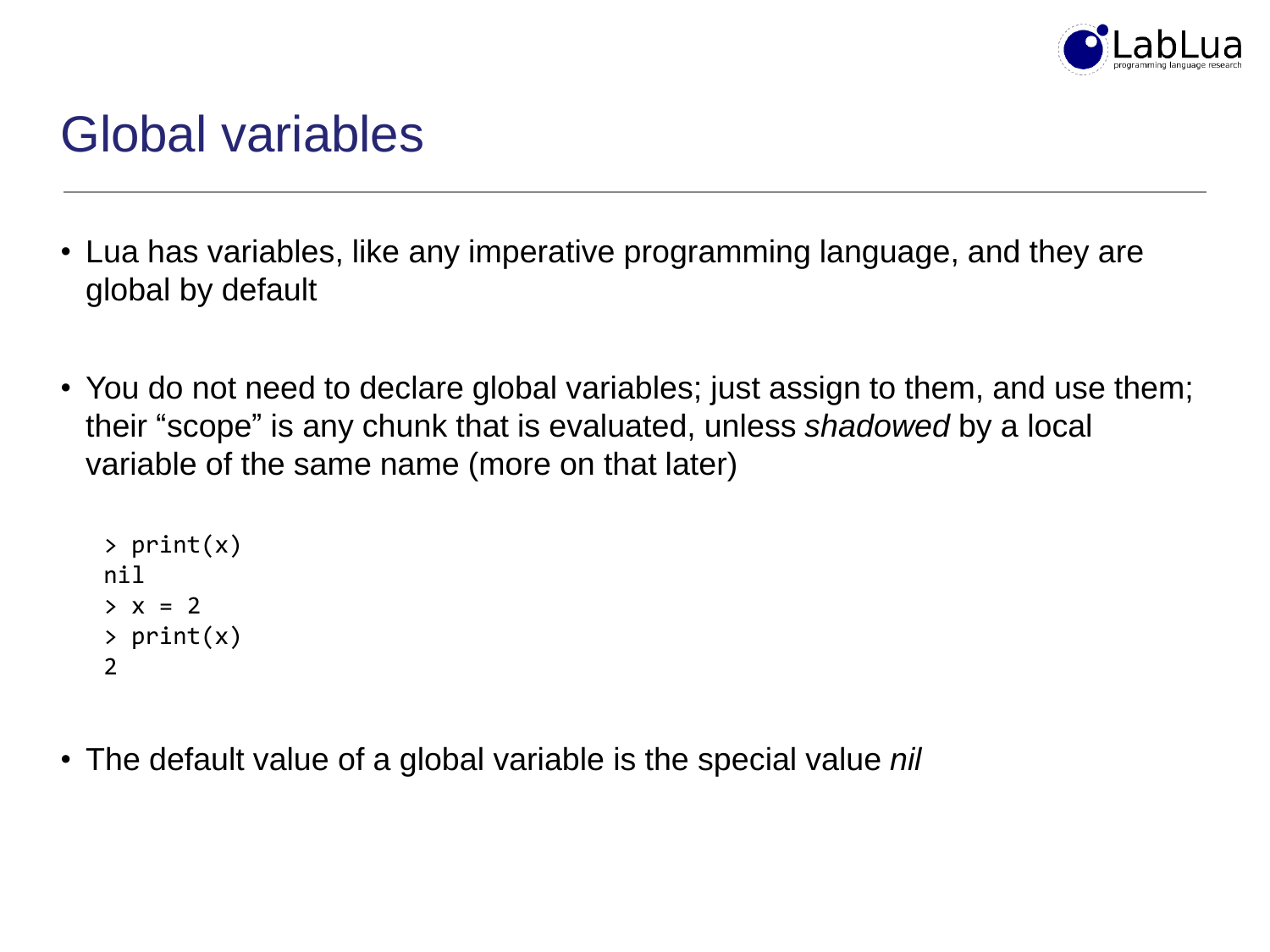

# A lexical interlude, part 1

- Lua variable names can be any sequence of letters (ASCII), digits, and underscores that does not begin with a digit
- In particular,  $\overline{\phantom{a}}$  (a single underscore) is a valid variable name, and useful as a "dummy" variable that you assign to but not use
- Avoid variable names starting with \_ followed by uppercase letters, these are reserved for Lua (\_VERSION, \_ENV, \_G, etc.)
- Reserved words cannot be used as variable names:

|      | and break do else elseif end false     |  |  |  |
|------|----------------------------------------|--|--|--|
|      | for function if in local nil not       |  |  |  |
| goto | repeat return then true until while or |  |  |  |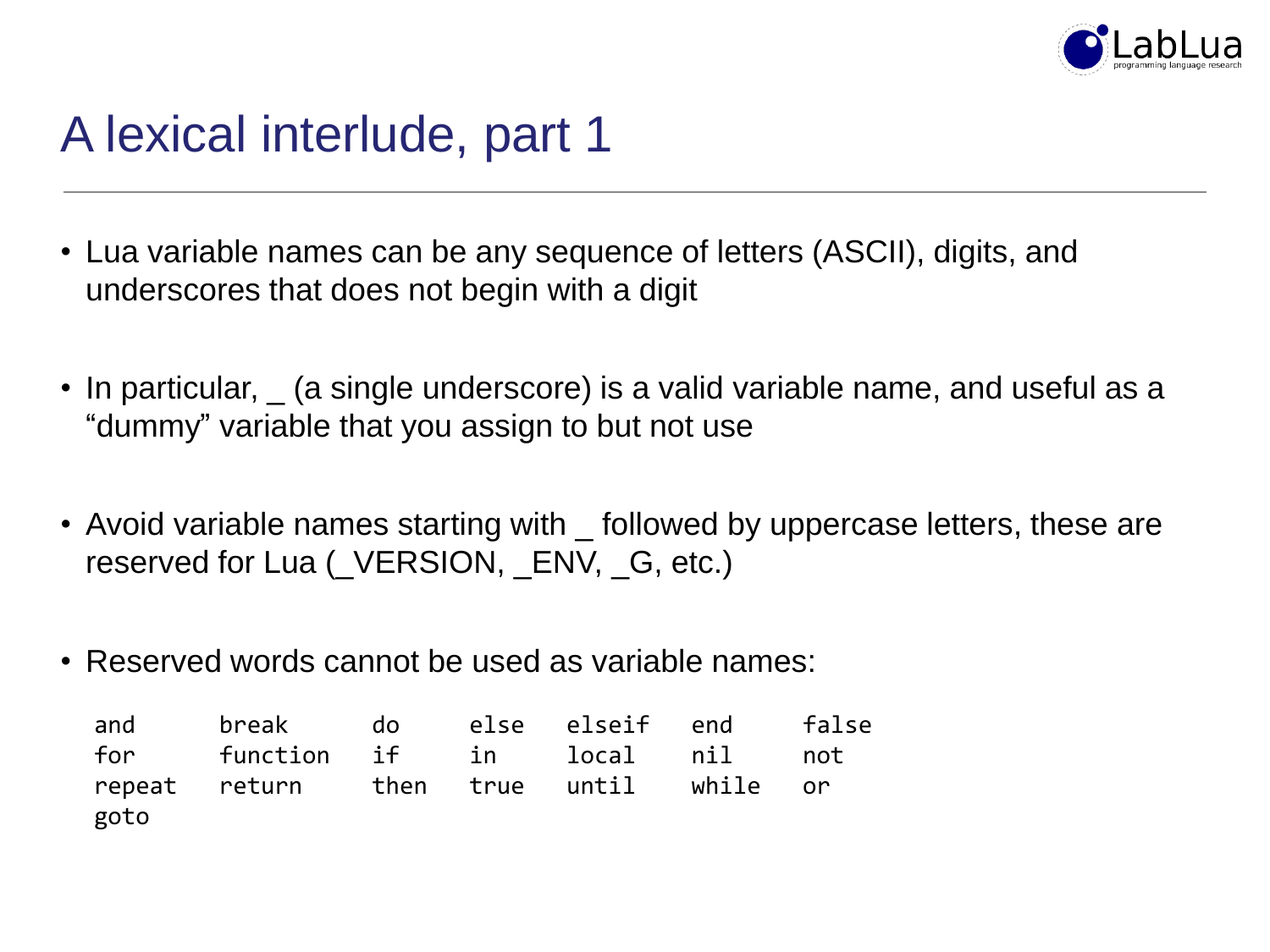

# A lexical interlude, part 2

- Single-line comments (like C++'s //) start with -- (two hyphens), and run until the end of the line
- Block comments (like C's  $\prime^*$ ) start with  $-$  [[ and end with ]]
- As a corner case,  $--$  [ starts a single-line comment and not a block comment; this is useful for "turning off" block comments

```
--[[
print(x) -- this line is commented out
--]]
--[[
print(x) -- this line is not
--]]
```